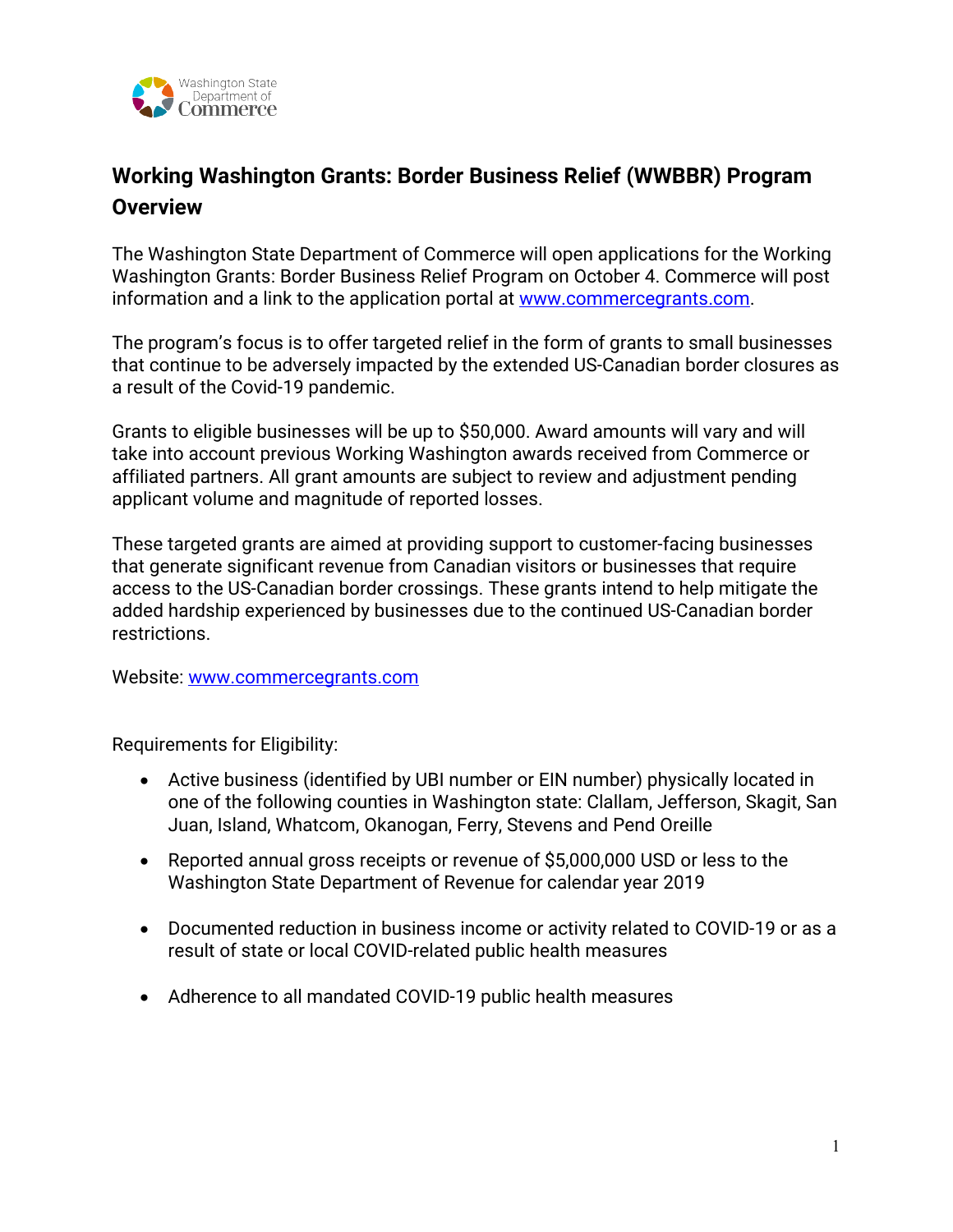

Eligible applications will be reviewed based on the following priority criteria:

- Customer-facing businesses that require direct, in-person interaction with individuals for a significant portion of their business activity (examples include a retail shop or nail salon)
- Businesses located within a 20 mile radius of a Canadian border crossing or port in Clallam, Jefferson, San Juan, Island, Skagit, Whatcom, Okanogan, Ferry, Stevens and Pend Oreille counties\*
	- o **\***Any business located in Clallam, Jefferson, San Juan, Island, Skagit, Whatcom, Okanogan, Ferry, Stevens or Pend Oreille counties will be considered for this round of Working Washington grants if they meet the requirements for eligibility.
- Industry sectors most impacted by the closure, which includes but is not limited to, retail, tourism, hospitality, recreation and entertainment
- Size of the business (measured by 2019 revenue)
- Lost revenue between 2019 and 2020 and/or added expenses to maintain safe operations
- Businesses operating in a rural or low-income community and/or or owned by someone from a historically disadvantaged or underserved population (minority, veteran, LGBTQ+ or women-owned)

### **Ineligible to apply:**

The following business/organization types are not eligible to apply for this round of grants:

- Property management/real estate (including owners or operators of short-term rental properties)
- Host/operators of a vacation or short-term rental unit (like Airbnb or VRBO)
- Licensed marijuana/cannabis operation (this does not include CBD retailers)
- Drivers of shared ride companies (e.g., Lyft or Uber)
- Government entities or elected official offices
- Passive business, investment companies and investors who file a Schedule E on their personal tax returns
- Financial business primarily engaged in the business of lending, such as banks, finance company and factoring company
- Businesses that have permanently closed or intend to permanently close in 2021
- Businesses engaged in any socially undesirable activity or activity that may be considered predatory in nature (such as rent-to-own businesses and check cashing businesses)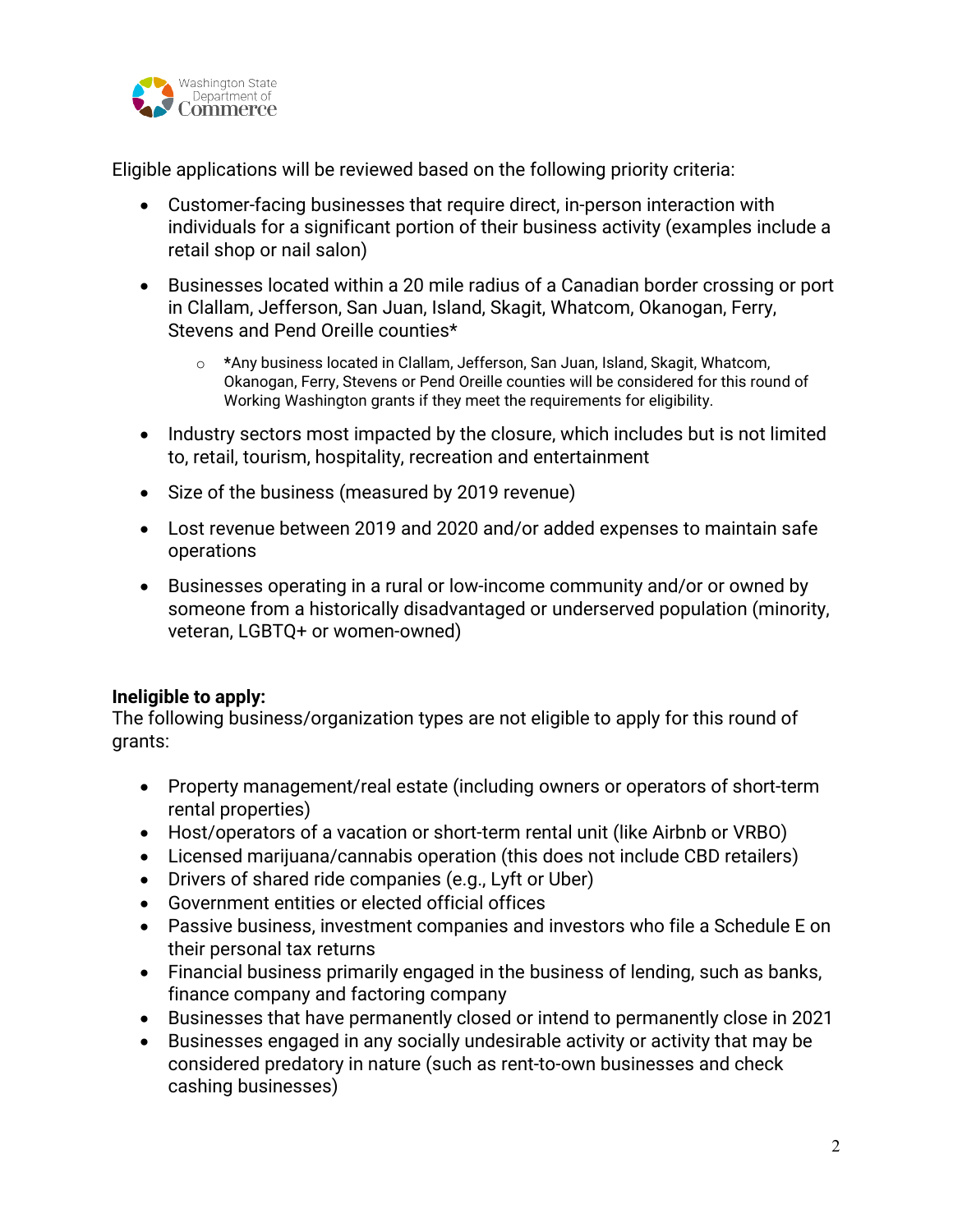

- Businesses of a prurient sexual nature ("adult" businesses)
- Speculative businesses
- Businesses primarily engaged in political or lobbying activities
- Businesses without a physical location in Washington state
- Businesses that restrict patronage for any reason other than capacity or age restrictions per regulations
- Businesses found to be in violation of any COVID-19-related order issued by the governor. This includes remaining open when ordered to close, or disregarding COVID-19 health or safety measures applicable to the business.
- Businesses found to have compliance or regulatory issues as of March 2020
- Businesses that are actively engaged in current/pending lawsuits
- Businesses disbarred by the federal government
- Businesses actively pursuing a bankruptcy declaration

## **Eligible Uses of Grant Funds:**

Successful grantees must use the funding for costs incurred between March 1, 2020 and December 31, 2021, as required by [HB 1368](http://lawfilesext.leg.wa.gov/biennium/2021-22/Pdf/Bills/Session%20Laws/House/1368-S.SL.pdf#page=1)

(http://lawfilesext.leg.wa.gov/biennium/2021-22/pdf/bills/sessionlaws/house/1368 s.slpdf#page=1). All funds must be spent by December 31, 2021. Awardees are able to expend grant funding for any eligible expenses due to the impact of COVID-19 as long as they have not been previously funded through other grant awards.

If all responses for the particular incurred cost are "true" for all five statements below, then the applicant can feel confident the cost is eligible:

- 1) The expense is connected to the COVID-19 emergency
- 2) The expense is "necessary" to continue business operations
- 3) The expense is not to be used to pay government related fees (i.e. taxes, licenses, state, county, federal, and/or city fees)
- 4) The business will self–attest that the expense is not funded by any other funder, whether private, state or federal
- 5) The business wouldn't be requesting assistance with expenses if they had not been impacted by COVID-19

## **Grant Funds May NOT Be Used For:**

- Lobbying
- Alcohol (other than for inventory needs of their business)
- Salary increases, bonuses, and dividends to owner(s) or investor(s)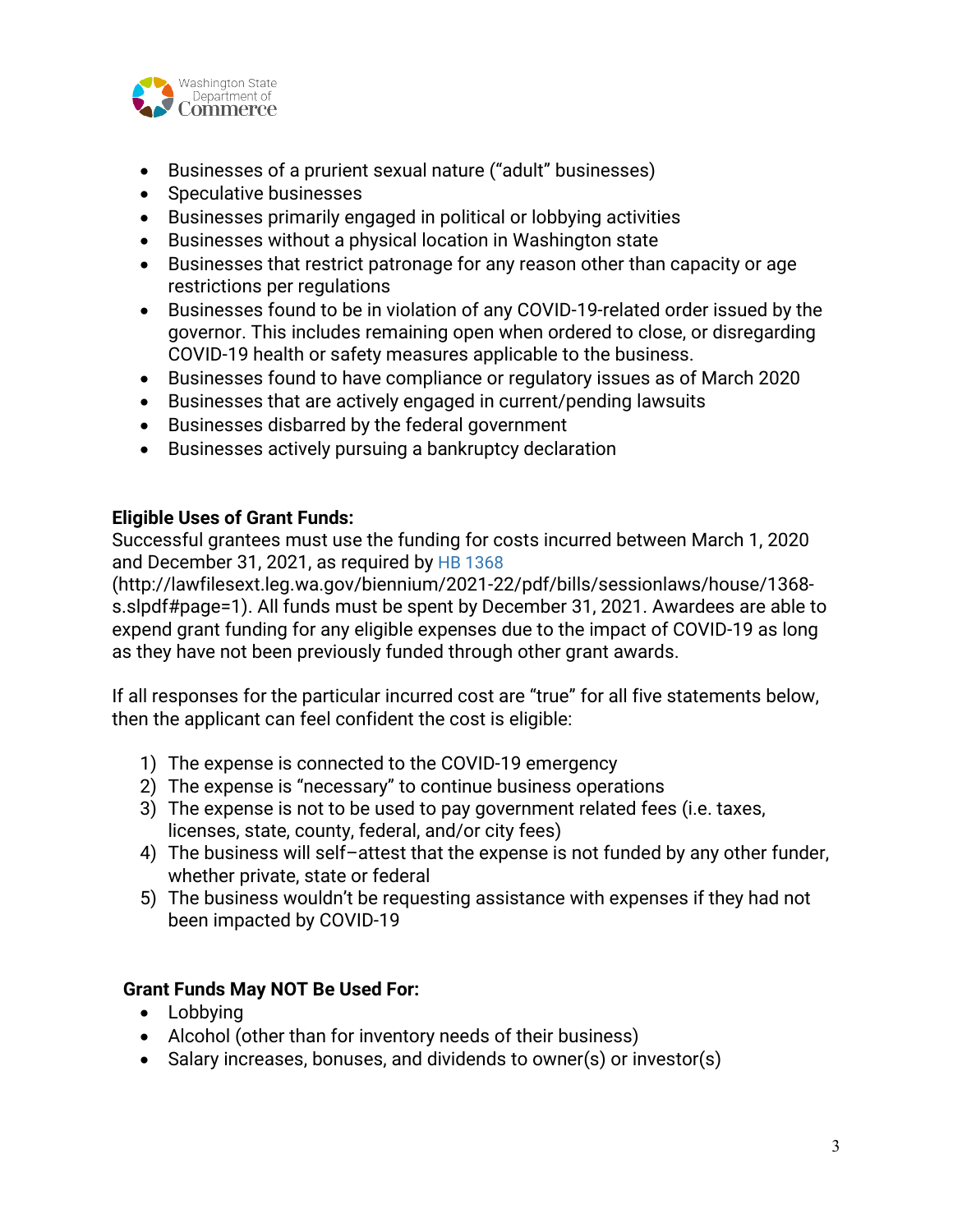

- Costs already reimbursed previously by federal programs (e.g. SBA Paycheck Protection Program) or expenses previously reimbursed by any grant or loan program
- Personal expenses

The Grant Application may be completed and submitted online at any time. The portal will be open October 4 and will close October 18 at 5:00 PM PT. To access the online portal application please visit [www.commercegrants.com](http://www.commercegrants.com/) 

- Applications must be submitted no later than 5:00 PM PT Monday, October 18, 2021.
- Applications will be reviewed and final determinations made after the portal closing date. If selected for a grant, notice of grant amount and next steps will be sent out from our partner, Submittable, via email from [commercegrants@submittable.com](mailto:commercegrants@submittable.com) in mid-November.
- All payments will be disbursed through Submittable via US Bank using a direct bank transfer of funds referred to as an ACH. Awardees who do not bank with an institution in the United States will be able to receive a paper check via mail.

### **What you will need to complete this application:**

Applicants will need:

- WA State Unified Business Identifier (UBI)\* number [\(check this website](https://secure.dor.wa.gov/gteunauth/_/) to make sure your business license is active and in good standing: [https://secure.dor.wa.gov/gteunauth/\)](https://secure.dor.wa.gov/gteunauth/).
- \*Tribal member-owned businesses without a UBI may provide alternative business validation such as a license or registration with a federally recognized tribal nation
- Federal Employer Identification Number (EIN), if applicable
- 2019 and 2020 gross annual business revenues
- Valid Government-issued photo ID

### **What documents will I need to upload?**

Valid government-issued photo identification (ID):

 A valid government-issued photo ID of the applicant who is signing the grant application. Washington state-issued driver's license/ID card, U.S. Passport book or card, or other valid, state issued or federal issued photo ID.